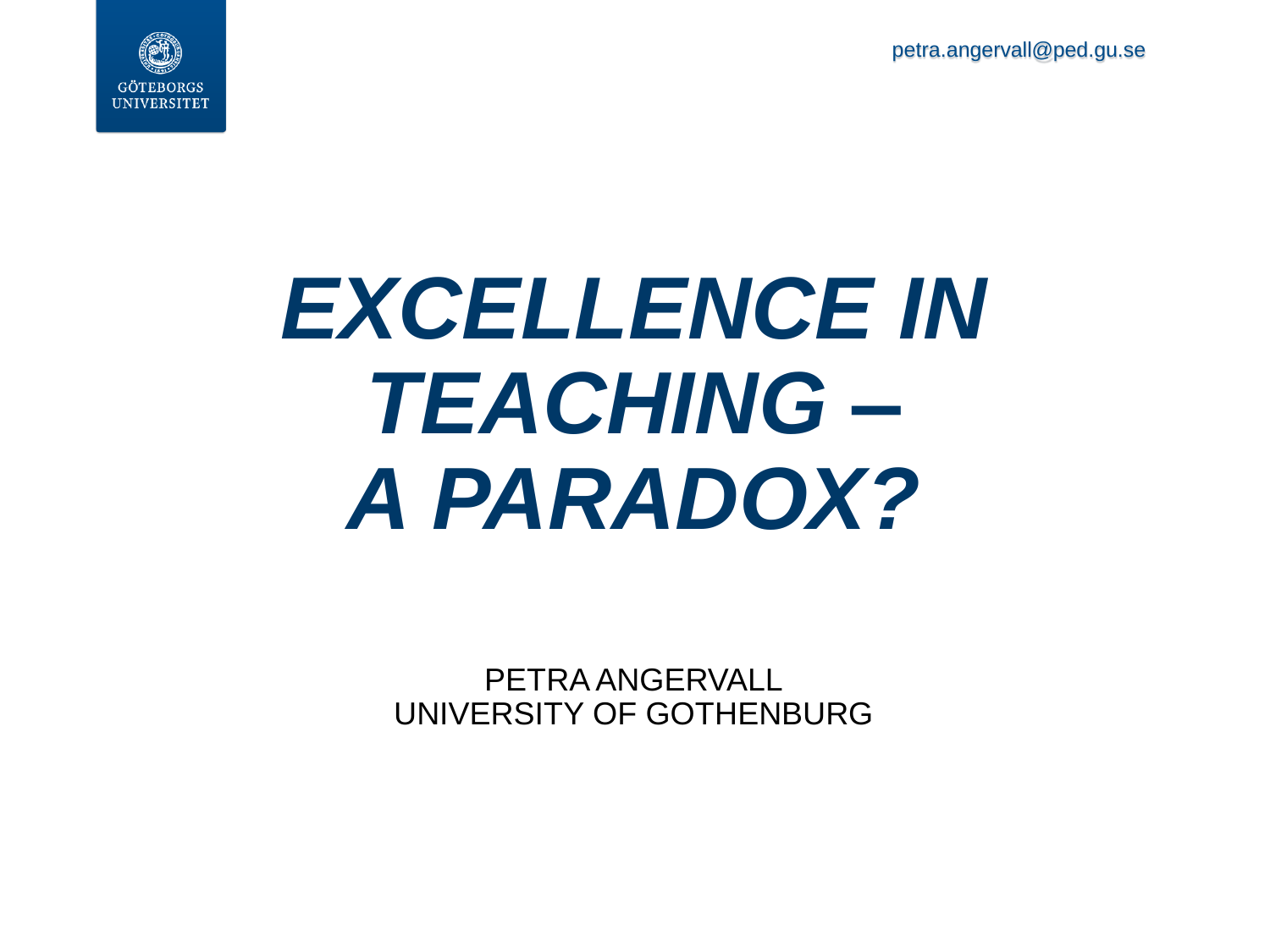

#### **Research on gender and career in academia** *Examples from Social sciences*

#### **1. Divisions in academic labour- structures, gender**

Structural conditions in higher education

#### **2. Women academic lecturers in teaching work**

Changing career conditions and academic identity.

## **3. Doctoral students negotiating space in Research Education**

"Subjectivity and transgression in Research Education"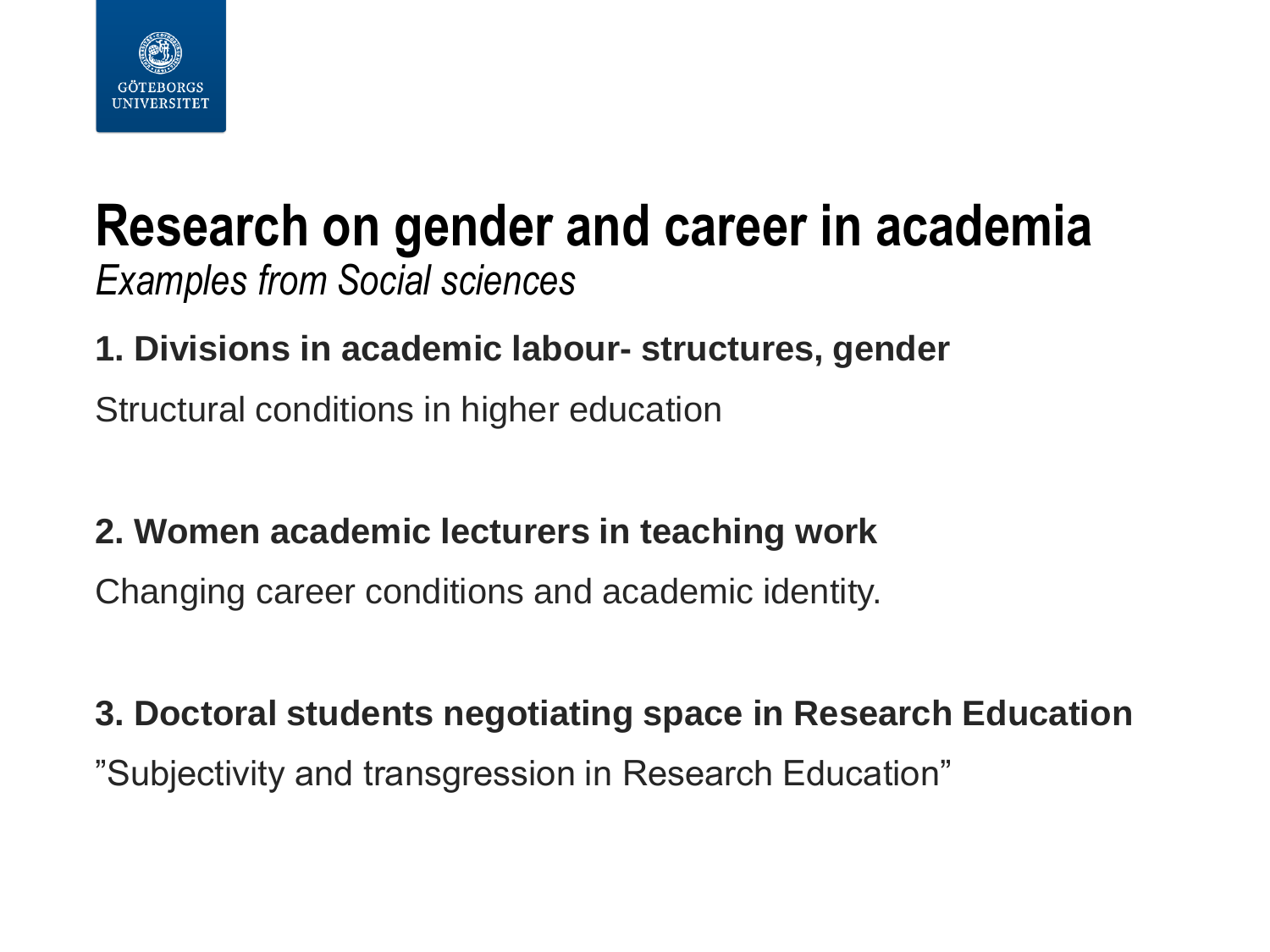

### **The Field of Higher Education**

- "The Competitive University" (Bologna, EU etc.)
- Policy on efficiency, performance, marketization
	- More is more- or less? How to manage quantitative goals with qualitative?
- Autonomy *and* strategic areas of specific importance?
- Split between different careers in academia
	- Merit speed, research time, teaching, administration, third assignments.
	- Partly new value hierarchies
- Performance, quality, widening participation colliding ideals?
- Career capital accumulation of capital in career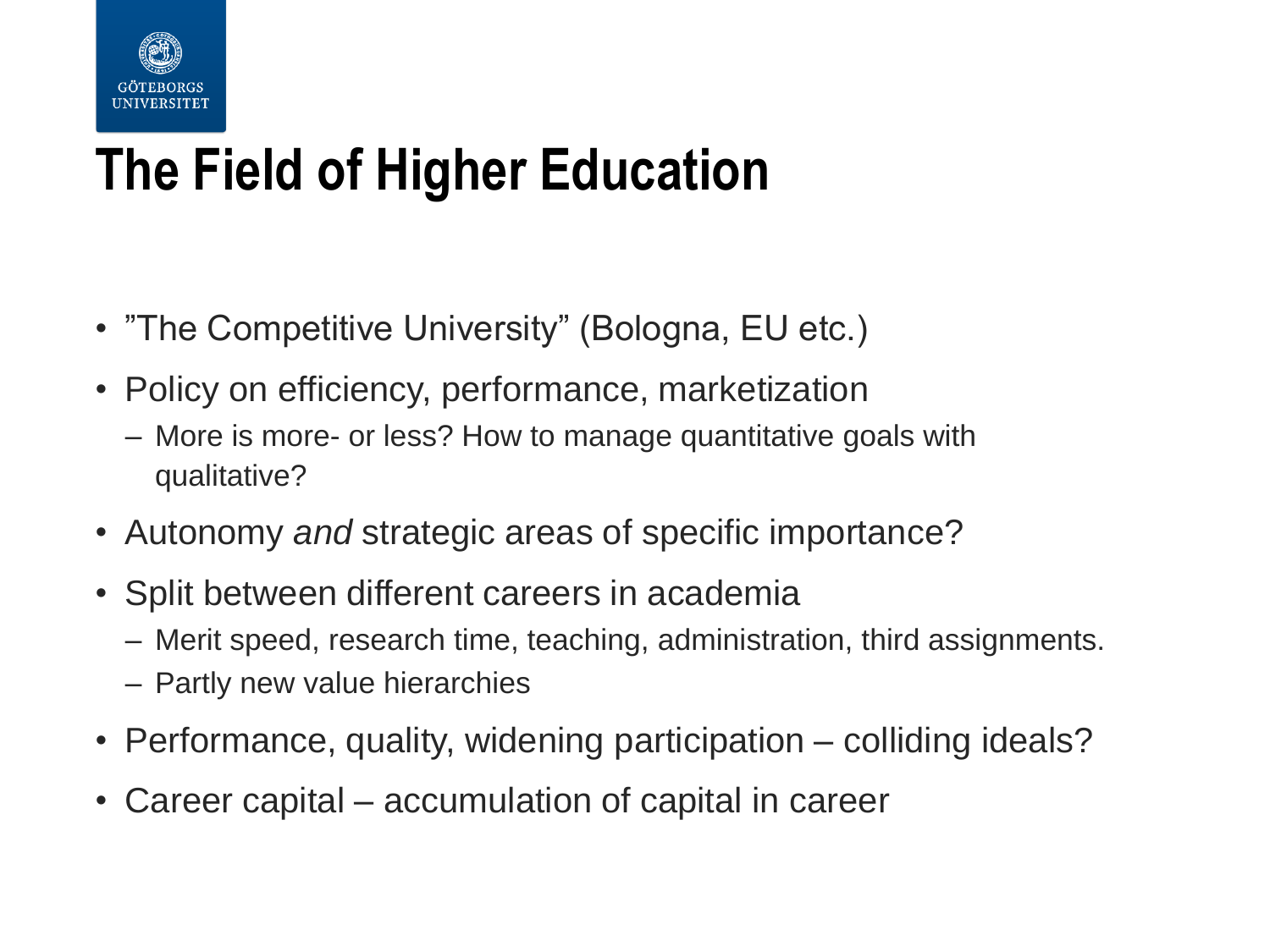

### **Swedish Higher Education**

- The general admission to higher education is differentiated. Region, gender, social background, age etc.
- Research funds unequally divided between areas, disciplines, institutions, regions
	- State regulated research funds more often to large universities, and stable research groups, - homogenous networks.
- Academic career is becoming more divided, between paths of administration (middle management), teaching and research.
- Women do more teaching, are less career "effective", move in less prestiges areas, and are less recognizable in career (than most men).
- The excellent researcher is young, male, in strategic areas, move fast and do very little teaching. Older mentors.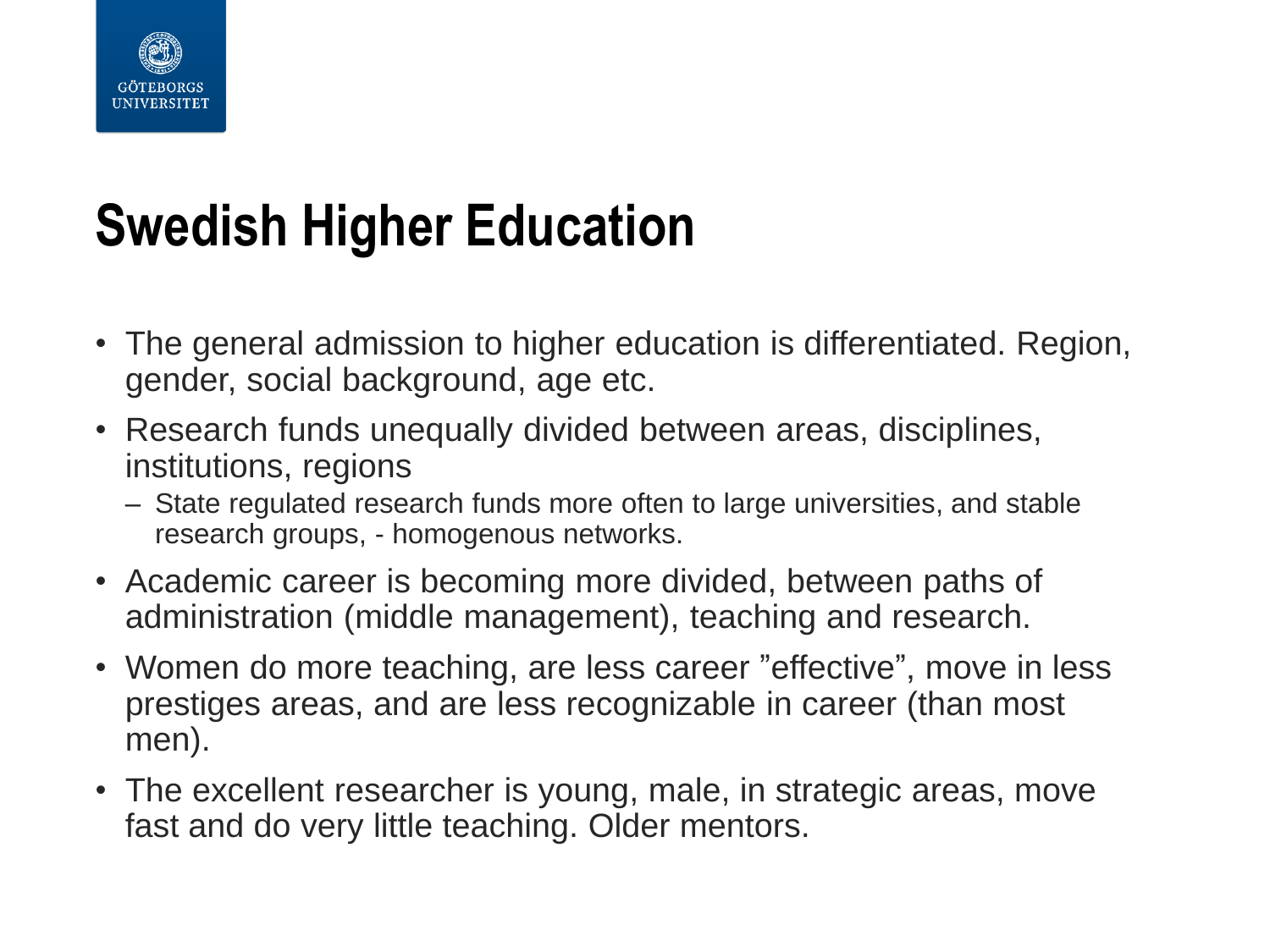

#### **Women researchers in teaching**

/…/ I wanted to become a researcher and do research /…/ Even if I try to be wary of my research hours (funded for 10% of the work per term), I still need to do a lot of teaching, and the result of that is that I work a lot of hours every week. I do at least 50 hours a week, sometimes due to the hours I spend doing teaching. The hours we get for the programs we are in never covers what we actually do. (Leslie)

I would like to focus on research, but there are so many other things that I have fallen into /…/ I have no time to develop my research, however. /…/ I have to go back to teaching in the teacher education programs. (Elisabeth)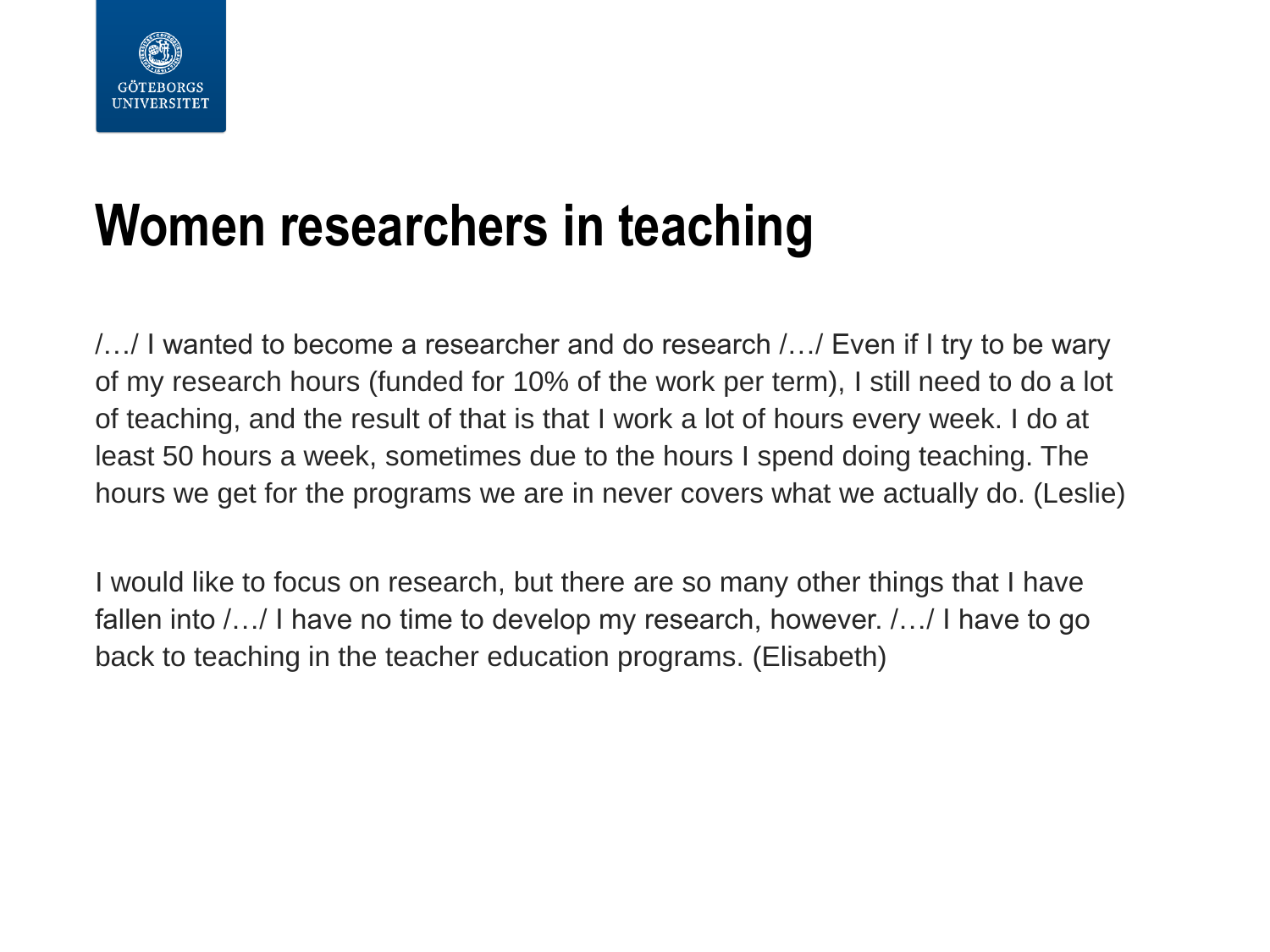

It is tragic really, when you think of it, because teaching is something we need to do, to get a position here. I mean, in order get employment we have to teach, but /…/ at the same time teaching is often seen as the opposite of research, as something we don't really value, as being of less worth. (Gunnel)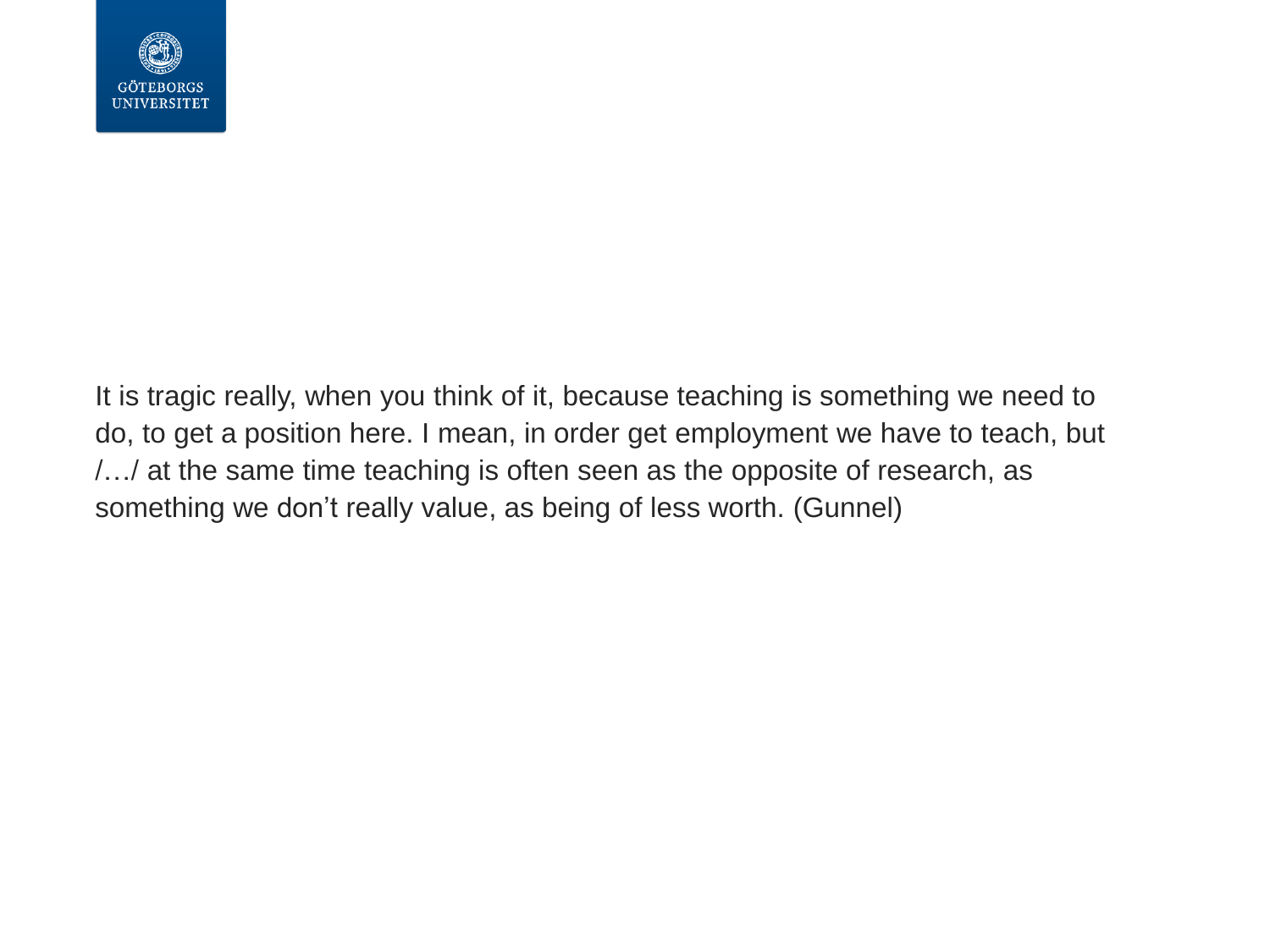

### *"Teaching excellence" needs to be addressed!*

Maybe even more important to understand, investigate, discuss than ever.

- Important for the academic boundary work between science, society, disciplines, interests, related to identity, ground work.
- Investment for the future where are we heading?
- Partly differs from "merit-driven", competitive research practises
- Mostly women (compare with all education systems)
- Larger task than ever before (marketized higher education system)
- Loosing status, importance, relation to discipline and science.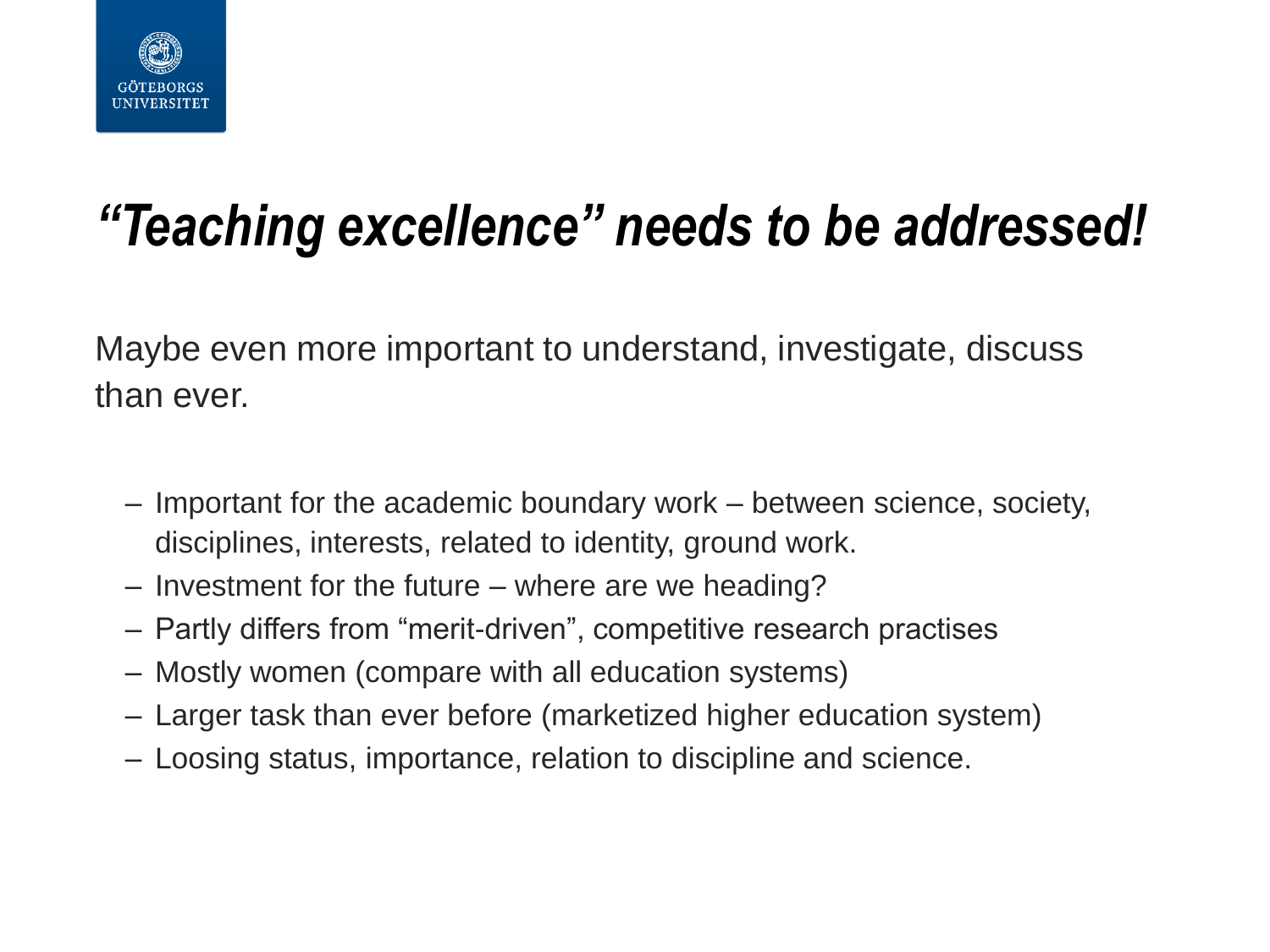

#### **Can "teaching" in Academia be the "new excellence"?**

Standards of excellence are emerging in regard to teaching (as related to research excellence). These raise several questions:

- 1. Is it possible to measure teaching quantitative (bib.metrics)?
	- Context? (compare mass-education research supervision)
	- Formative knowledge process?
	- Critical, intellectual work?
- 2. How to reclaim academic quality, knowledge based academic skills, autonomy?
	- How can formal criteria be used as general tool?
	- What is general and specific, for whom?
	- What is actually included in the academic profession?
	- What is a good academic teacher- good examples?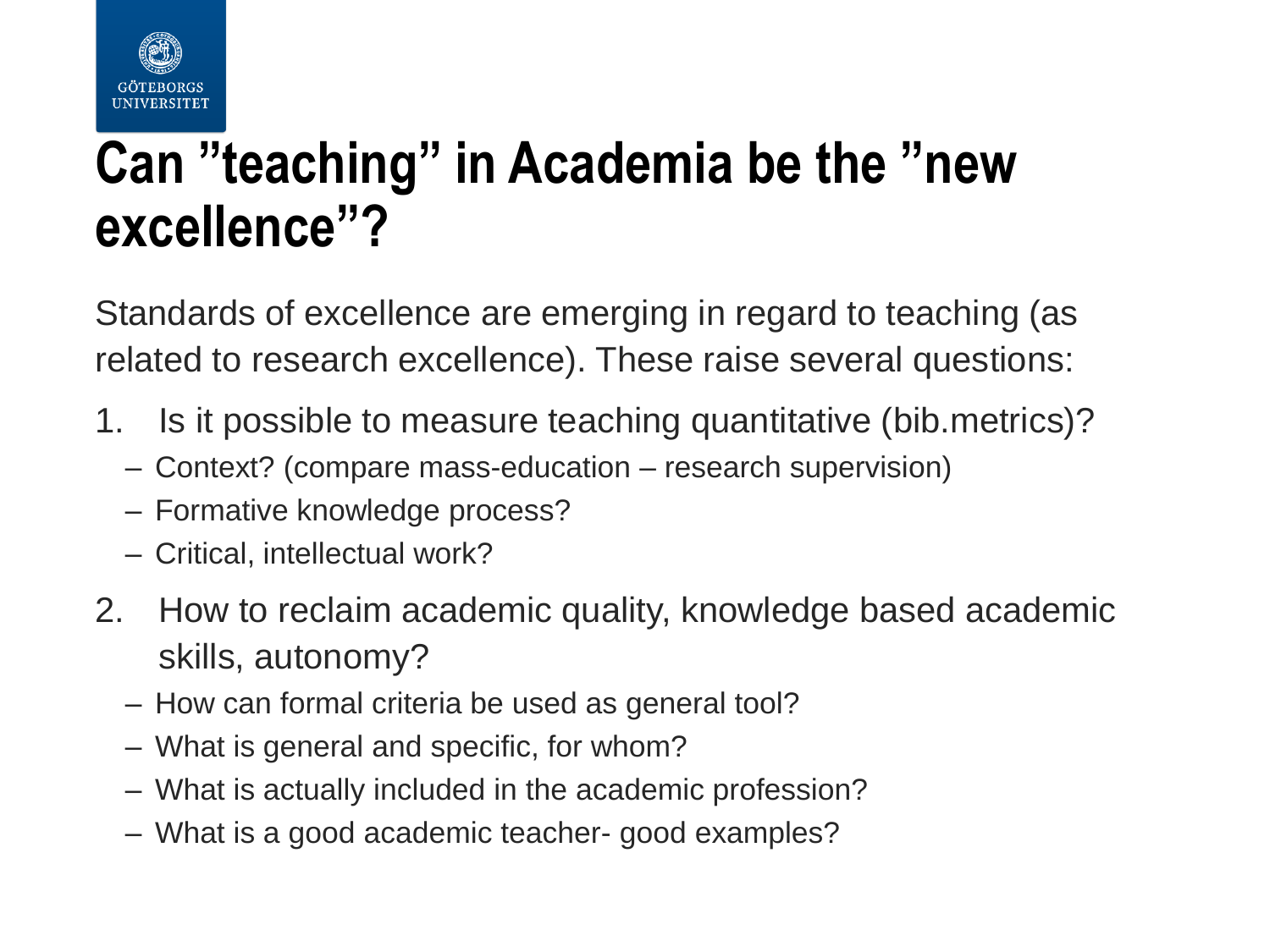

#### **Excellence: how to stimulate excellent teaching and learning environments?**

in studies by Ryan, Bendix Petersen or my own, teachers refuse the "academic zombie" culture (which they see dominate), and instead want to work- collaborative towards a strong "*knowing why*" that:

is based on academic discipline, directed and critical, reclaim the rationale of intellectual work of academia resist *only* quantitative measures (and strong competitiveness) involve "education" in teaching, not only specific subjects - Being academic means "understanding" *and* explaining Philosophy of science What does "teaching" mean?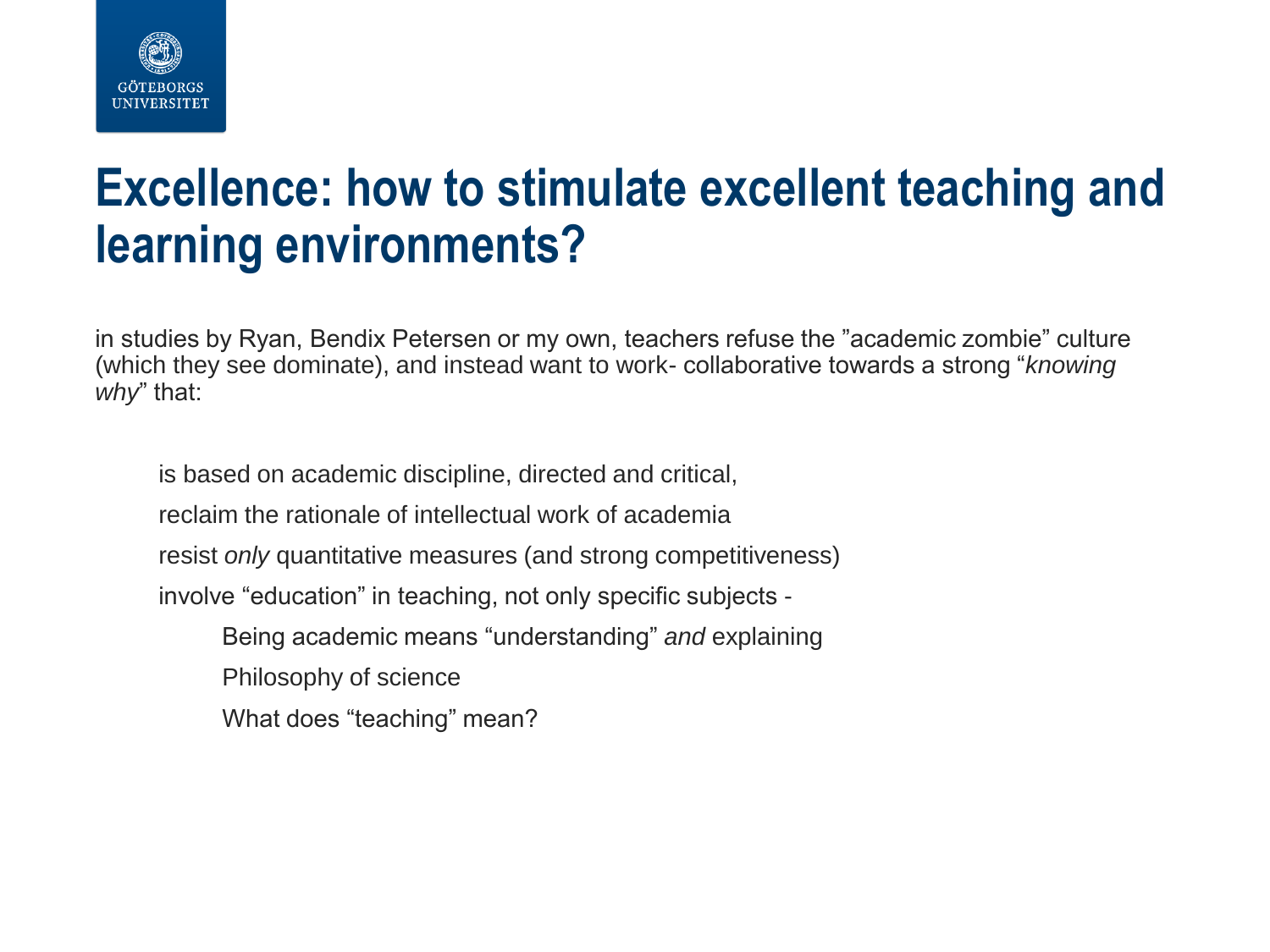

#### **Summary**

1. The "competitive university" is becoming more research consensus orientated, divided, and fragmented. Consequences?

- 2. Teaching is made into a second career choice, why?
	- Related to care, service (femininity?) etc.
	- Not competitive, easily comparable.
	- Becoming more standardized, which affect scientific value?

3. Teaching seems to come with many strings attached, creates worries that lead to feelings of entrapment- as if teaching is seen as something that drains other opportunities

*4. Paradox?*

*How (why) is knowledge production standardized – as something given?* 

*What do we mean by excellence in teaching?*